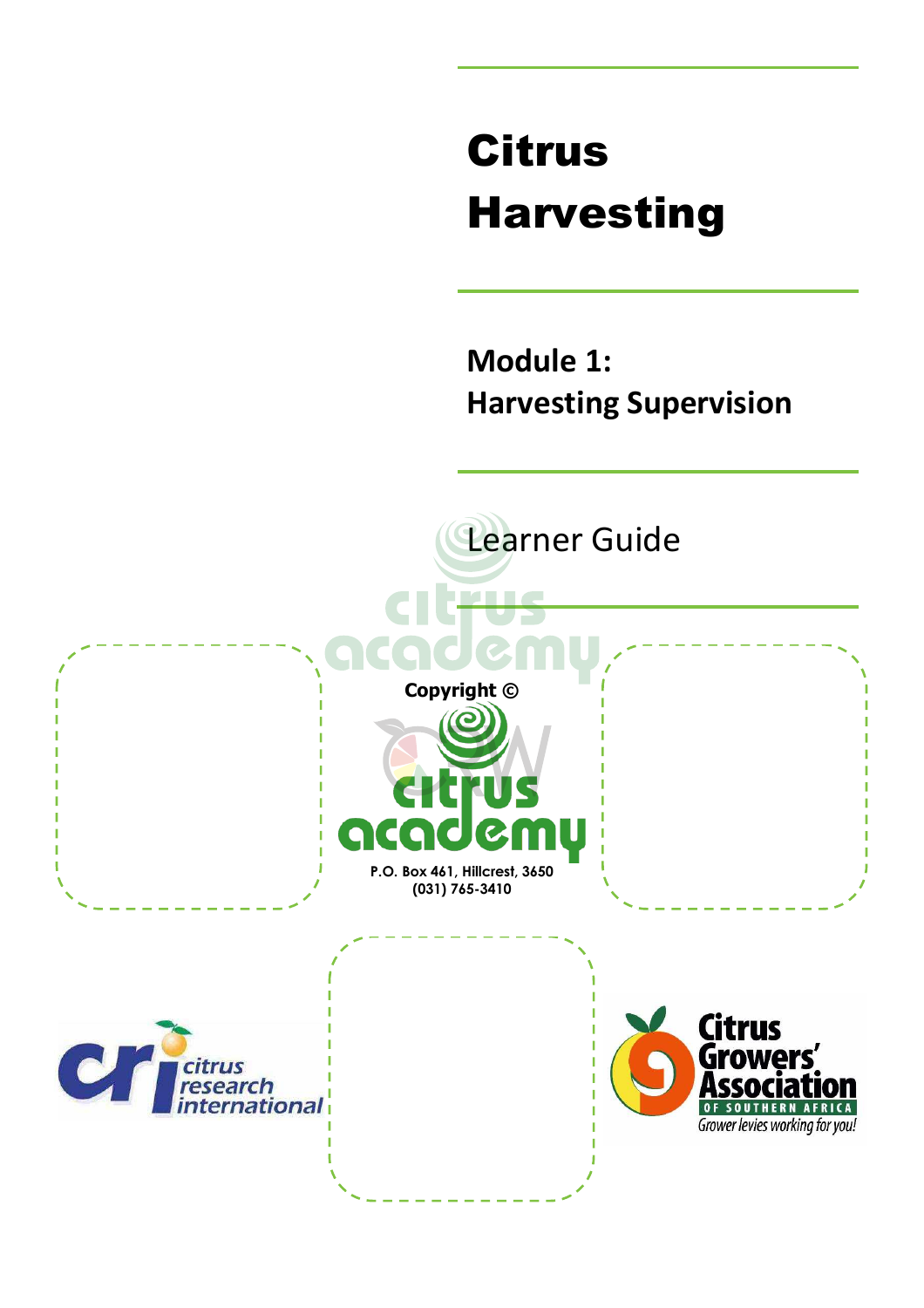**© Citrus Academy NPC**  1 st edition 2022

The content of this module is based on audio-visual material produced by the Citrus Academy.

**Scripted by:**  Jacomien de Klerk

**Visual material production:**  Sagritex (Pty) Ltd

#### **Additional information sources:**

Citrus Academy Production Learning Material CRI Citrus Production Guidelines

**Project coordinator:** Citrus Academy

**Produced by In collaboration with With the support of** ernational rcade



#### **Disclaimer**

By accepting this document and reading its contents you agree to be bound by the terms of this disclaimer.

The use of the contents of this document and the accompanying visual material is at your own risk. Neither the Citrus Academy nor Citrus Research International nor the Citrus Growers' Association warrant that the content of this document or the visual material is suitable for your intended use or that it is free of inaccuracies or omissions. The opinions and advice expressed in this document and the visual material are not necessarily those of the Citrus Academy, Citrus Research International or the Citrus Growers' Association. The Citrus Academy, Citrus Research International and the Citrus Growers' Association, their directors, officers, employees, agents and contractors shall not be liable for any loss or damage of any nature suffered by any person as a direct or indirect result of the use of, or inability to use, any advice, opinion or information contained in this document or the visual material, or any misrepresentation, misstatement or omission, whether negligent or otherwise, contained in this document and the visual material.

You indemnify the Citrus Academy, Citrus Research International and the Citrus Growers' Association against any claim by any third party against the Citrus Academy, Citrus Research International and the Citrus Growers' Association, their directors, officers, employees, agents or contractors arising from, or in connection with, the use of, or reliance on, the contents of this document and the visual material. It is your responsibility to determine suitability of the contents of this document and the accompanying visual material for your intended use.



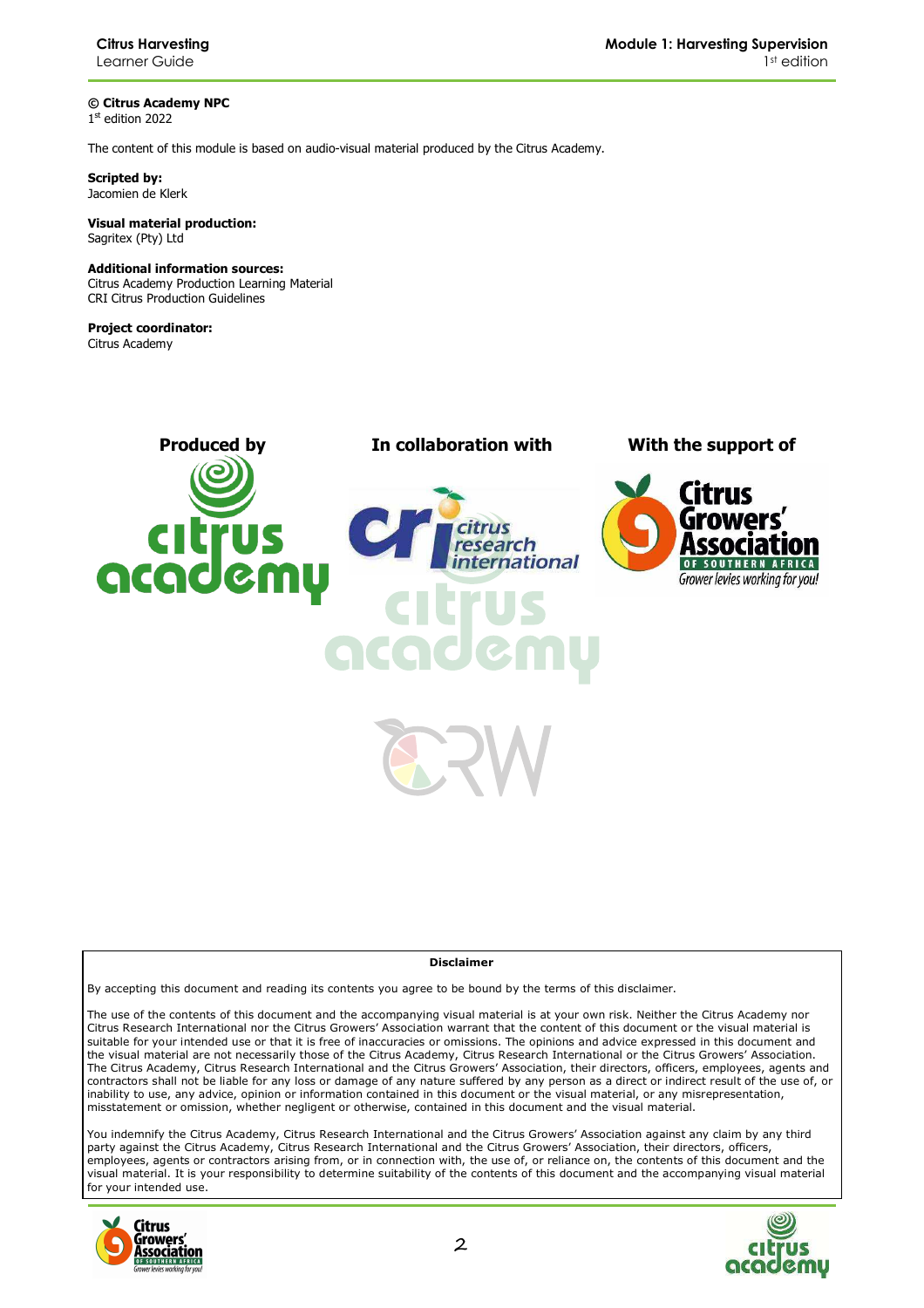## Contents

| Introduction                             |   |
|------------------------------------------|---|
| <b>Harvesting Instructions</b>           | 4 |
| <b>Picking Conditions</b>                | 5 |
| <b>Picking Teams</b>                     | 5 |
| Picking Equipment                        | 5 |
| Picker Equipment and Protective Clothing | 5 |
| <b>Picking Containers</b>                | 6 |
| <b>Picking Practices</b>                 | 6 |
| <b>Quality Control</b>                   |   |
| Transport to Packhouse                   | 8 |





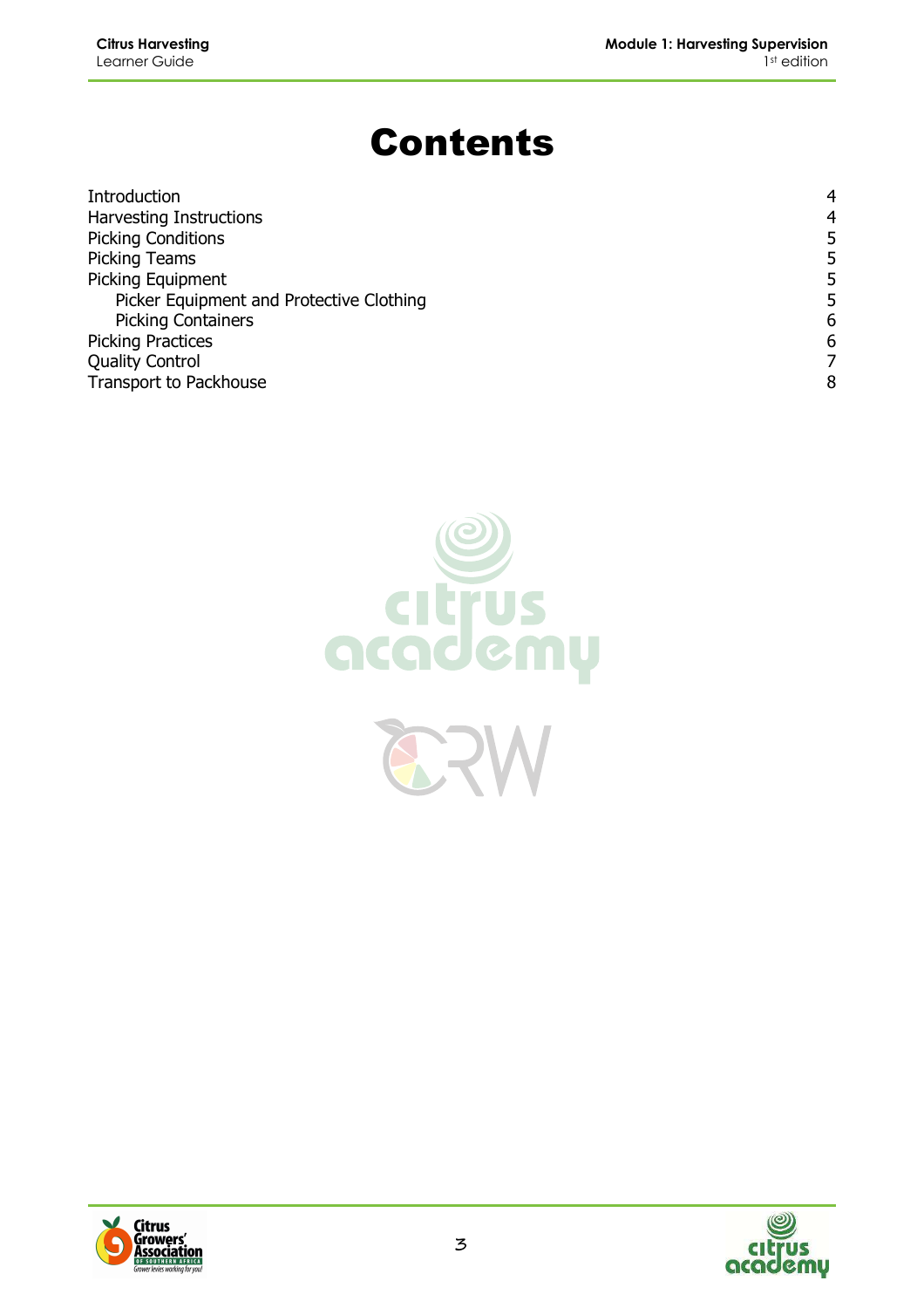#### **Introduction**

Harvesting citrus fruit is the critical step between producing good volumes of quality fruit, and packing those fruit in the packhouse. Picking teams have a big responsibility to maintain the quality of the fruit that has been produced and send it off to the packhouses in the best possible condition, with no injuries or bruises, as clean as possible, and with short, neatly clipped stems.

Supervising a picking team is an important job. Pickers are usually seasonal workers who get paid by the bag they pick, which means that they are incentivised to pick as fast as possible, and they can often forget to take care of the fruit they are picking. It is up to the supervisor to make sure that the pickers know what they need to do and what they are not supposed to do, and that they maintain standards and good picking practices throughout the day.

Before picking starts, you need to know where, what and how the team is going to pick, and what the weather conditions are likely to be so that you can assess the possible impact on picking. The supervisor must also make sure that the members of the picking team have the equipment they need, and that the equipment is clean, sanitary, and in good working order. While picking is taking place, you must check that the pickers are adhering to good picking practices, and that the fruit is not getting injured or damaged. The supervisor then needs to make sure that the fruit is transported to the packhouses in the right way.

#### **Harvesting Instructions**

The picking method that is to be used depends on whether you are picking fruit for export, juice or the local market. Picking export fruit means that pickers will use clippers to remove the fruit from the tree, and that special care must be taken to make sure that the fruit is not injured, damaged or contaminated. Good practices for export picking are described in detail in the Harvesting Practices module. Please make sure that you are familiar with this module.

It is also possible that you will be told to do selective picking. For instance, you can be told to only pick fruit of a certain colour according to the colour prints, or to selectively pick fruit above a certain size. In such cases, you must make sure that you are very clear on what is required, and that this information is communicated clearly to all the pickers – don't rely on word-of-mouth, talk to the whole team and explain exactly what needs to be done. If possible, show them pictures of exactly what you are looking for. You can even stick those pictures to the side of the picking trailer or bin while they are picking as a reminder.

The other picking method that can be used is snap picking. Remember that export fruit is not snap picked, because it is very easy to tear the fruit at the stem-end when it is snapped off the tree. Snap picking should only be used when the orchard is being stripped with all the fruit being destined for juicing or waste.

You need to be clear on whether pickers can pick low-hanging fruit from the trees. Fruit that grows so low on the tree that it is touching the ground or that water and mud splash up onto the fruit can be infected with Phytophthora, which causes brown rot, or Galactomyces, which causes sour rot. On some farms, the trees are sprayed in preparation for harvesting to control Phytophthora. This treatment has been found to be effective, but there is no treatment for sour rot.

Best practice is to prevent this problem by skirting trees, which is the practice of removing all the branches of a tree that hang below a certain height. Skirting is usually done during pruning, before the tree bears fruit. This ensures that fruit does not hang too low, and keeps the fruit away from the soil.



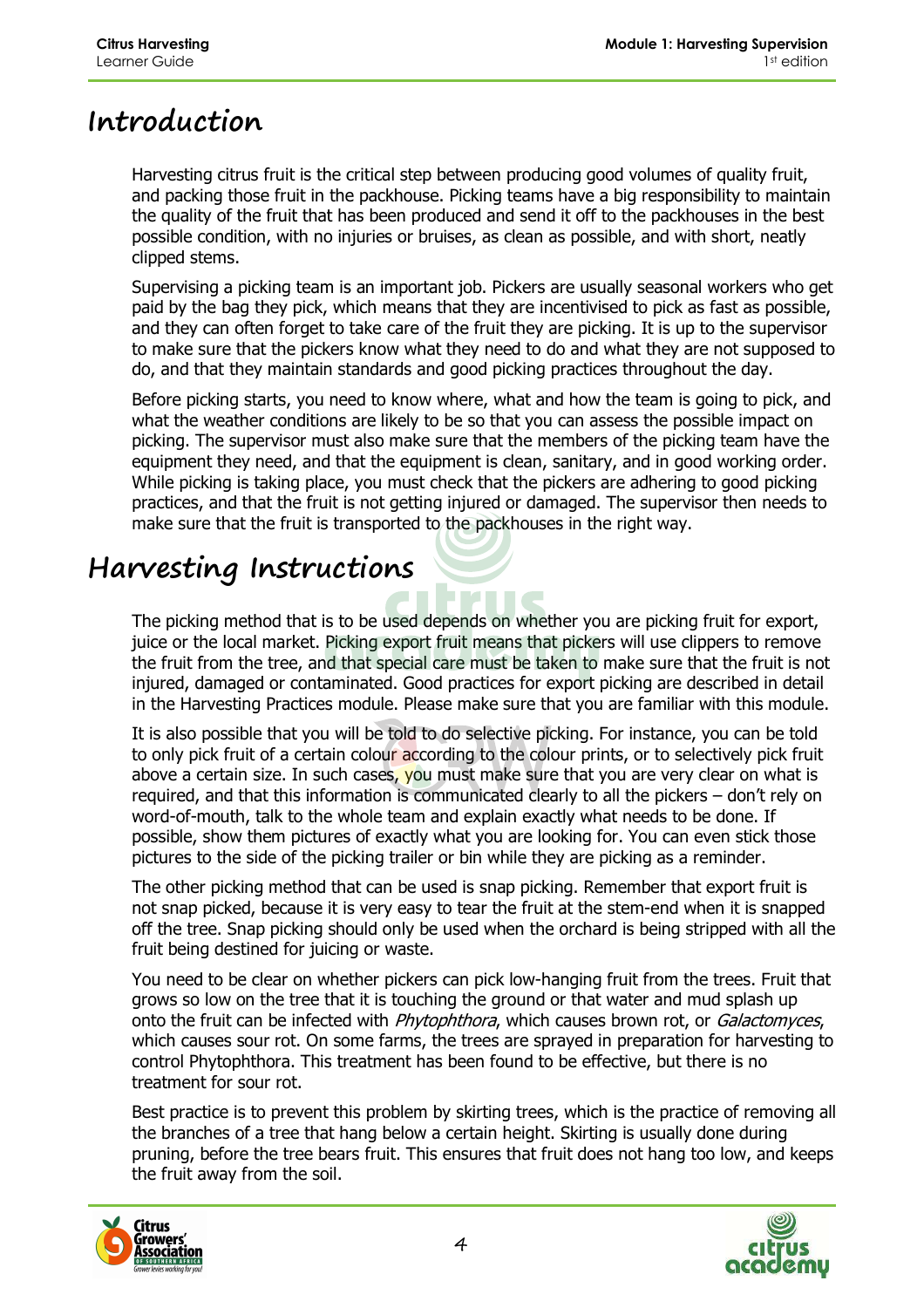If these practices are done and the instructor gives the go-ahead, pickers can pick lowhanging fruit. If these treatments and practices were not applied, pickers must be instructed very clearly not to pick low-hanging fruit, or a separate team must be sent ahead to pick the undesirable fruit.

## **Picking Conditions**

Citrus fruit must never be picked while the fruit is wet. The oil glands in the rind of the fruit become turgid and fragile when the fruit is wet, and in very cold, humid conditions. When the fruit is handled in these conditions, the oil glands in the rind rupture, causing oleocellosis. Fruit can therefore not be picked during or just after it rained, or in the early morning when there is dew on the fruit.

As a general guideline, harvesting should only take place when the temperature is between 13 and 30°C and the relative humidity is not higher than 70%. Lemons should also never be picked during, and for at least two days after, a cold front – especially if the cold front was accompanied by rain – because this leads to higher incidences of peteca.

#### **Picking Teams**

Pickers are usually seasonal workers that may or may not have done citrus picking before. A picker must be fit, and ready to work. Pickers are normally paid per bag, and they will therefore always try to pick as fast as possible. Because they want to pick quickly, there is the greater danger that they will cause damage and injuries to the fruit. It is the supervisor's job to check that this does not happen. Remember that injured or damaged fruit cannot be exported as it will rot very quickly.

You also need to make sure that pickers protect their own health and safety and that they are aware of the dangers that equipment might pose. You must also carry a first aid kit, and familiarise yourself with the standard operating procedures for emergencies for your farm, so that you can apply them without hesitation if an injury to one of the pickers in your team should occur.

Picking teams should be a manageable size. If the team is too big, it becomes too difficult for one supervisor to monitor, and the risk of injury and bad picking practices increases. If there are too many pickers, it will also be difficult for the pickers to get to the trailer or bins to empty their picking bags, and increasing the risk of fruit being damaged as the pickers crowd around the trailer.

It is your responsibility to look after the people in the picking team. There must be ablution facilities for the them in the orchard and they must have access to drinking water. Remember that a happy team is a productive team that cares about the fruit. At the start of every day, make sure that every picker has the equipment required. Also make sure that the pickers' nails are short and that they don't have any open injuries or sores – these must be covered with a blue plaster that can be easily seen if it falls off into the bin.

## **Picking Equipment**

#### **Picker Equipment and Protective Clothing**

Each picker needs a picking bag, clippers, and a ladder if the trees are tall. Sometimes pickers also wear gloves, and sometimes even goggles. If there is a problem with any



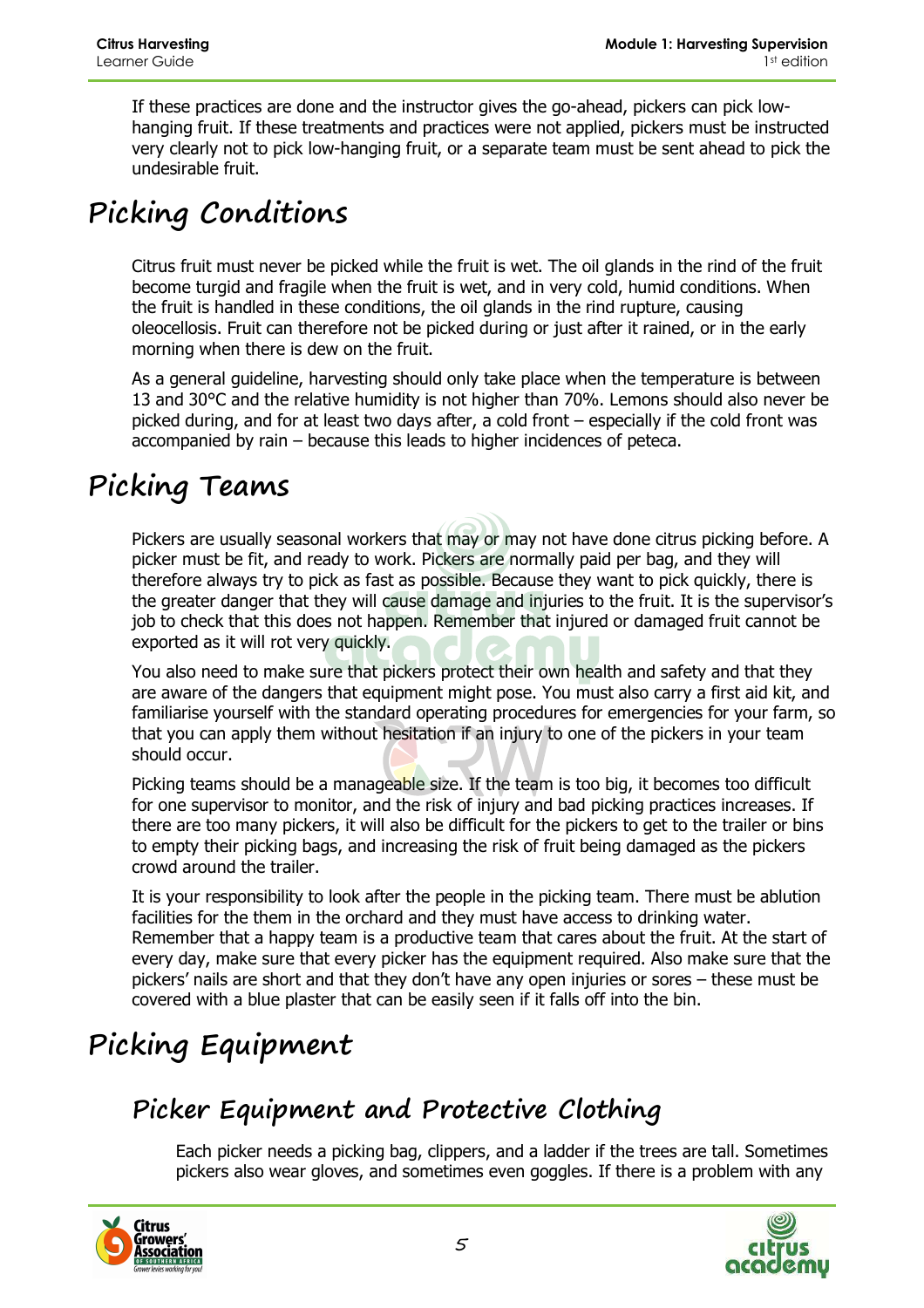of the equipment during picking, for instance if a bag or a pair of clippers should break, you need to repair or replace the item without slowing down the picking too much. Carry replacement equipment with the team, and also keep a toolbox to make basic repairs. All equipment used by pickers must be collected at the end of each day and stored safely and securely.

It is important to check that the picking bags used by your team are without any tears, rips or holes. Tears or holes must be fixed with thread and never with wire. Also check that the straps are sturdy and that they won't break when carrying a bag full of fruit.

Each picker must have a pair of clippers for picking export citrus. Check that your team's clippers are working well before handing them out to the pickers. Check that the springs are not worn out – the clippers must spring open by themselves after being shut – and that the finger loop is not loose. The blades should be sharp, and should meet up and not overlap, because if they do, the stems will be torn and not cut neatly. The clippers must also be clean and sterile before picking starts. It is best practice to clean and sterilise clippers as frequently as possible, because they are a main contributor to the spread of diseases in the orchard.

If the trees in the orchard are too tall for the pickers to reach the fruit at the top, they need ladders. Ladders can be made of wood or aluminium, and can have two or three legs. Make sure that the ladders are sturdy, free of splinters and burs, and that they are clean.

Best practice is for pickers to wear gloves while picking fruit, or even just one glove on the hand holding the fruit, as this protects the fruit from injuries caused by nails. When picking lemons, gloves also protect the pickers' hands from the thorns on the tree. However, some growers choose not to use gloves because they collect dirt and can easily become wet. If gloves are used, make sure that they are in good repair and dry at all times. Remember, gloves must be removed during breaks and if the picker needs to go to the bathroom.

One of the most common picking injuries is eye injuries from twigs and small branches. Pickers are also prone to getting dirt and dust in their eyes, especially if they are picking fruit above their heads and looking up. Best practice is to issue each picker with a pair of goggles to protect their eyes.

It is a good practice to issue pickers with overalls and gumboots. This helps to protect them from injuries from branches and thorns, and helps on stony ground.

#### **Picking Containers**

In the orchard, fruit is placed in either picking trailers or bulk bins. Picking trailers are normally attached to a tractor, and have a capacity of 2 to 3 tons. Trailers are normally serviced before the picking season starts to make sure that they are in good working order.

Bulk bins are made of plastic and have a capacity of 350 to 400 kilograms. They are usually transported on low-bed trailers behind tractors, but can also be transported on the back of flat-bed trucks. Before using them, check that bins are whole, clean and dry. Watch out for any broken pieces that stick out and could injure the fruit.

#### **Picking Practices**

Picking trailers or trailers with bulk bins must be parked in the orchard where the pickers do not have to walk too far to empty their bags – they may be tempted to run, and this must be



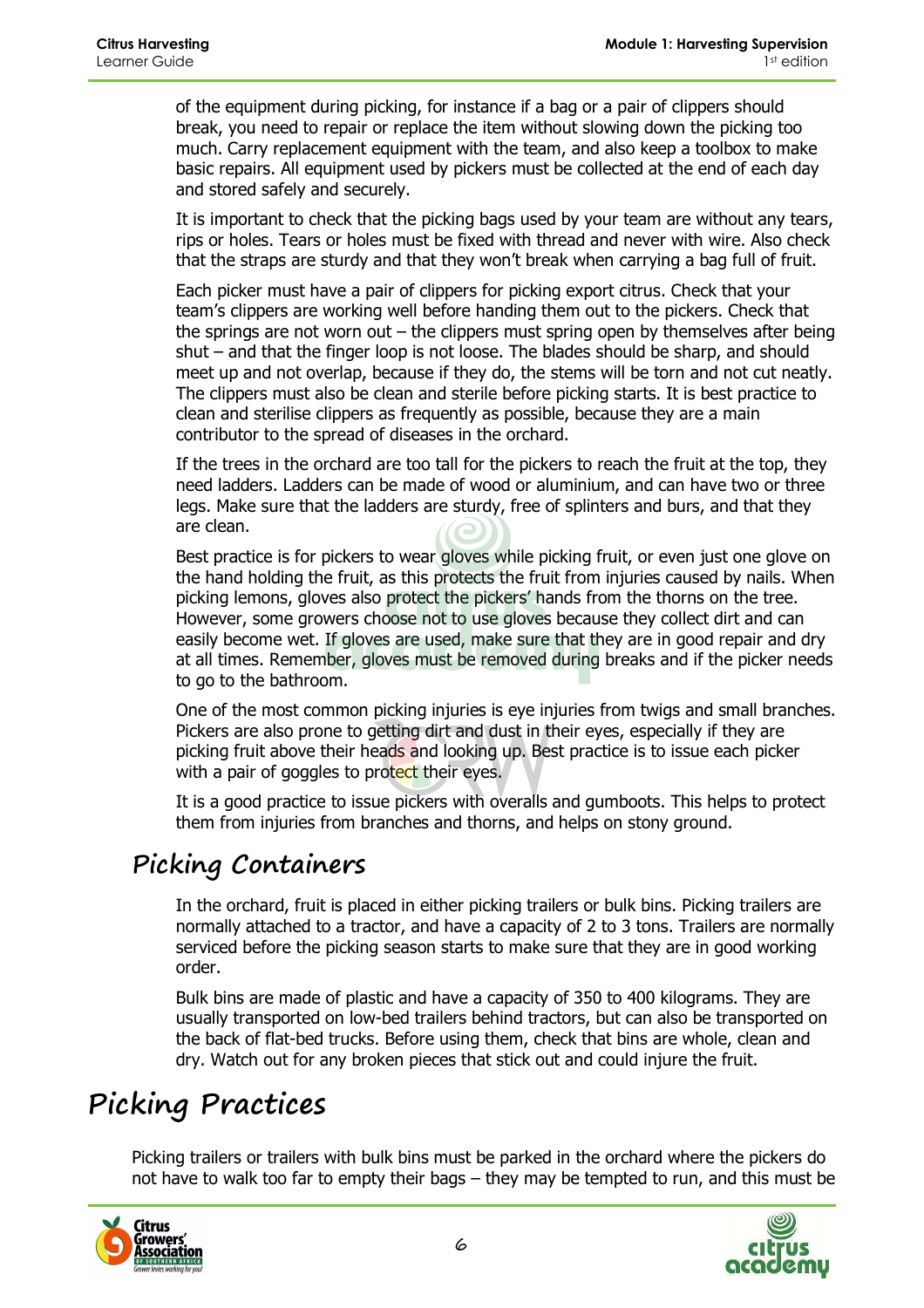avoided. Best practice is that pickers should never be picking more than one row away on either side of the trailer or bin.

In some cases, bins are put out in the orchard between rows so that the pickers have an even shorter distance to walk before emptying their bags. From there they are collected by specialised trailers pulled by tractors. Best practice is that bins should never be placed directly on the ground, as they will pick up dirt, mud and fungal spores. The dirt can damage fruit when the bins are stacked. The dirt and fungal spores will also be carried to the packhouse and compromise the sanitation processes there. Good practice is to place bins on sheeting to minimise contamination by mud or soil.

While the fruit is being picked, check for the following:

- $\div$  Fruit is placed, not dropped, into bags
- $\div$  Fruit that is on the ground or falls to the ground is not picked up
- Low-hanging fruit is not picked if not allowed
- $\div$  Visibly damaged, injured or rotten fruit is not picked
- $\div$  Pickers are not running with bags containing fruit
- $\div$  Bags are emptied gently into the bin or trailer
- $\div$  There are no long stems on the fruit

Check the fruit that pickers are tipping into the bins or trailer. If there is rotten or damaged fruit, or fruit with long stems, alert them to this. If they don't improve, you can refuse to count the bags that are not up to standard, so that they won't get paid for it. This is a harsh measure, but it will force the pickers to be more careful.

On some farms, some pre-sorting is already done in the orchard while picking. Pre-sorters check fruit in the bins right there, and they clip long stems, remove and discard decayed and damaged fruit, and move fruit that is clearly not fit for export or the local market to juice bins. This would usually include very green fruit, and over- and under-sized fruit. Pre-sorters must be very clear on what fruit they need to remove. This practice takes pressure off the packhouse, and means that it has to deal with less fruit that is unsuitable for export. It also reduces the chance of decayed fruit entering the packhouse, reducing the contamination risk.

Be careful not to overfill picking trailers and bins, because this will damage the fruit. If the fruit is particularly vulnerable to pressure injury, as is the case with certain citrus types and in certain weather conditions, picking trailers should only be filled halfway, and bulk bins should be filled to two hand-widths from the top.

#### **Quality Control**

You as the supervisor are responsible for the quality of the work your team does. If the fruit picked by your team has long stems, and a lot of damage and injuries, you will be held accountable. Constantly monitoring picking practices and checking fruit in the bins is a good start to improve the picking standards of your team.

The following method is a quick and effective way to accurately assess how many fruit injuries, which are not visible to the naked eye, are occurring. Fill a string bag with a sample of fruit from a bin or trailer. In a large bucket, mix 5 grams of indigo carmine, a blue dye, with 10 litres of water. Place the string bag with the fruit into the bucket, and leave it for 5 minutes. When you take the fruit out, you can observe injuries to the fruit. This practice does not damage the fruit – uninjured fruit can be replaced in the bins and sent to the